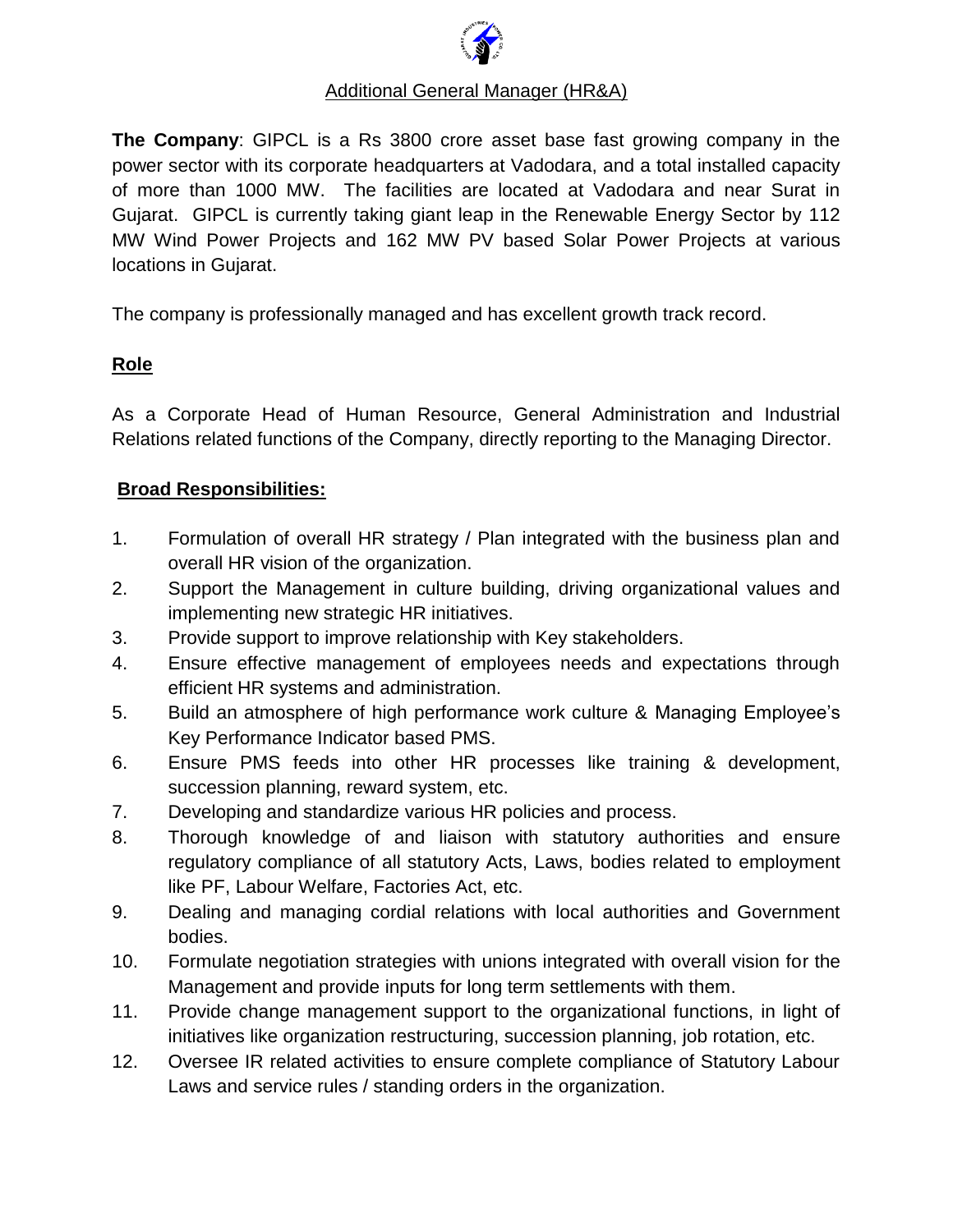

- 13. Monitor IR relations and promote harmonious relations with the union, workers, etc. and manage industrial disputes with least impact on business of the Company.
- 14. Monitor court cases GIPCL involved in and track the proceedings of the cases on a regular basis.
- 15. Develop & Implement various systems for smooth and error free compliance and administration of assets, facilities across units/locations.
- 16. Ensure on contractor's part for applicability and compliance of labour related Acts, Laws, etc.
- 17. Ensure that employee grievances are handled objectively.
- 18. Finalize and review Budget, analysis, projection, control, MIS, etc. related to salary, training, welfare and other costs.
- 19. Should have up to date knowledge of Contract Labour Management.

**Qualification:** A Graduate degree with MBA-HR / MHRM / MSW/ MLW from reputed recognized University – full time course only. Preferably with LLB and Knowledge of SAP-HR.

**Experience:** The person, we are looking for would have worked at a Head of HR function for about 10 years and should have at least 20 years of post qualification experience in a reputed organization, preferably in the Power Sector having turnover of Rs 500 crores or more.

**Skills:** Strong oral & written communication skills, negotiation skills, conflict management and problem solving skills.

**Age:** Preferably not more than 50 years as on the date of advertisement.

**Remuneration:** Pay includes attractive salary, performance based variable pay, medical reimbursement, CPF, gratuity, superannuation, etc.

Candidates meeting the above criteria may forward:

- 1. A detailed bio-data with recent passport size photograph.
- 2. Details as per attached EMPLOYMENT APPLICATION FORM

Within 10 days of issue of the advertisement to:

**Managing Director Gujarat Industries Power Company Limited P.O. Petrochemical – 391 346 Vadodara (Gujarat**) Email : [ram@gipcl.com](mailto:ram@gipcl.com)